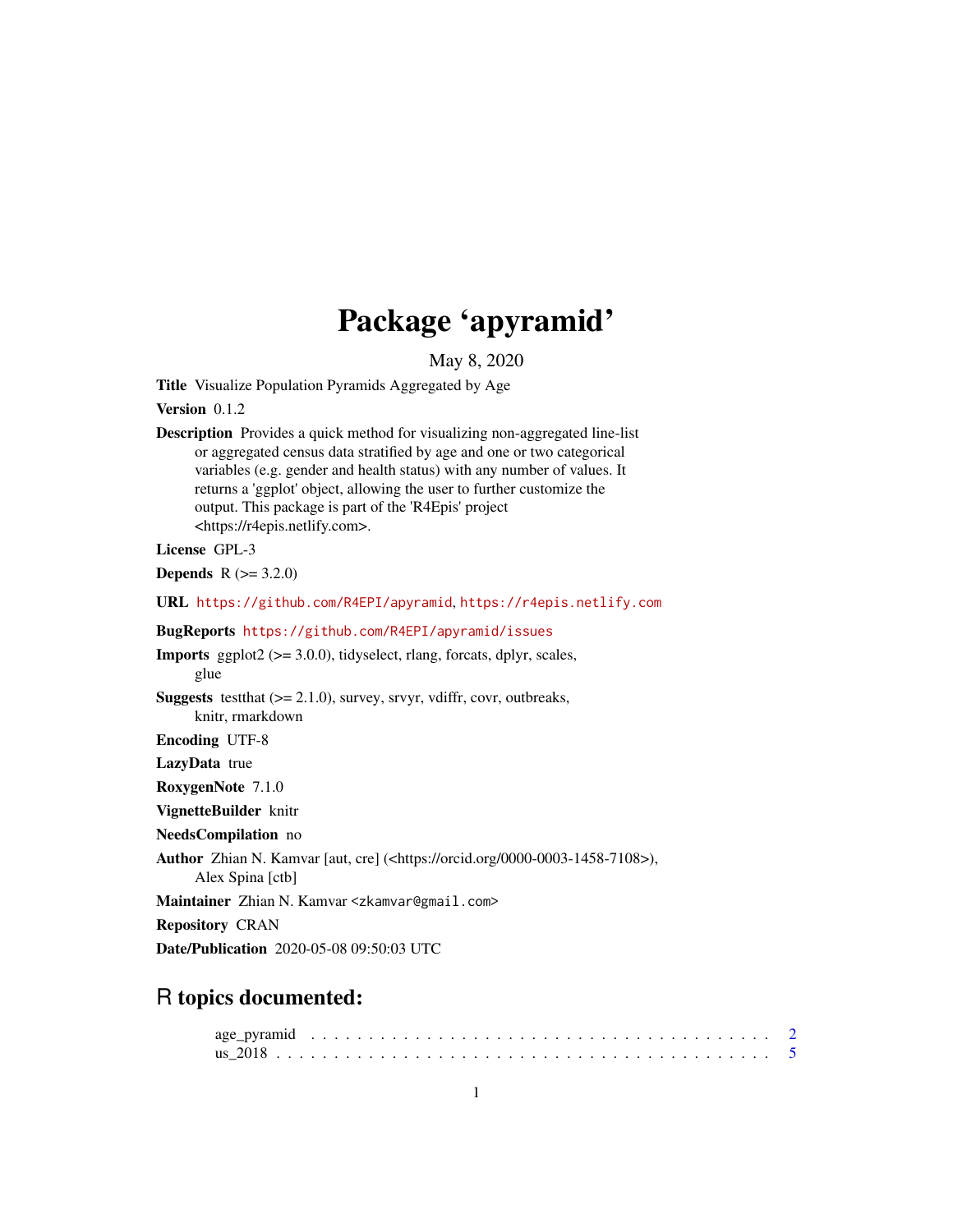#### <span id="page-1-0"></span>**Index** [7](#page-6-0) **7**

#### Description

Plot a population pyramid (age-sex) from a dataframe.

#### Usage

```
age_pyramid(
 data,
  age_group = "age_group",
 split_by = "sex",stack_by = NULL,
  count = NULL,proportional = FALSE,
 na.rm = TRUE,show_midpoint = TRUE,
  vertical_lines = FALSE,
 horizontal_lines = TRUE,
 pyramid = TRUE,
 pal = NULL
\mathcal{L}
```
#### Arguments

| data          | Your dataframe (e.g. linelist)                                                                                                                                                             |
|---------------|--------------------------------------------------------------------------------------------------------------------------------------------------------------------------------------------|
| age_group     | the name of a column in the data frame that defines the age group categories.<br>Defaults to "age_group"                                                                                   |
| split_by      | the name of a column in the data frame that defines the the bivariate column.<br>Defaults to "sex". See NOTE                                                                               |
| stack_by      | the name of the column in the data frame to use for shading the bars. Defaults<br>to NULL which will shade the bars by the split_by variable.                                              |
| count         | for pre-computed data the name of the column in the data frame for the values<br>of the bars. If this represents proportions, the values should be within $[0, 1]$ .                       |
| proportional  | If TRUE, bars will represent proportions of cases out of the entire population.<br>Otherwise (FALSE, default), bars represent case counts                                                  |
| na.rm         | If TRUE, this removes NA counts from the age groups. Defaults to TRUE.                                                                                                                     |
| show_midpoint | When TRUE (default), a dashed vertical line will be added to each of the age<br>bars showing the halfway point for the un-stratified age group. When FALSE, no<br>halfway point is marked. |
|               | vertical_lines If you would like to add dashed vertical lines to help visual interpretation of<br>numbers. Default is to not show (FALSE), to turn on write TRUE.                          |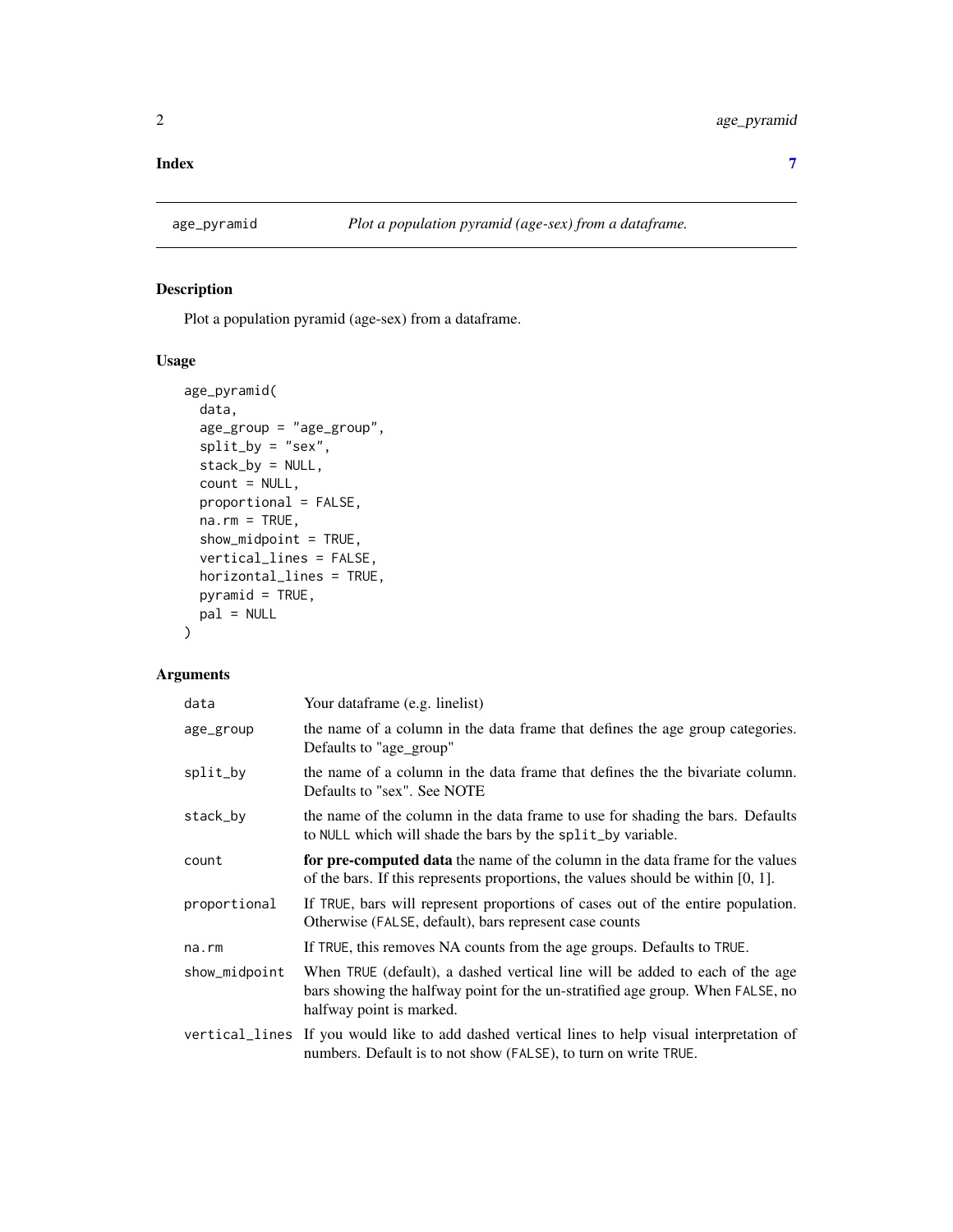#### <span id="page-2-0"></span>age\_pyramid 3

| horizontal_lines |                                                                                                                                                                                 |
|------------------|---------------------------------------------------------------------------------------------------------------------------------------------------------------------------------|
|                  | If TRUE (default), horizontal dashed lines will appear behind the bars of the<br>pyramid                                                                                        |
| pyramid          | if TRUE, then binary split_by variables will result in a population pyramid (non-<br>binary variables cannot form a pyramid). If FALSE, a pyramid will not form.                |
| pal              | a color palette function or vector of colors to be passed to ggplot2: : scale_fill_manual()<br>defaults to the first "qual" palette from $ggplot2$ : : $scale_fill\_brewer()$ . |

#### Note

If the split\_by variable is bivariate (e.g. an indicator for a specific symptom), then the result will show up as a pyramid, otherwise, it will be presented as a facetted barplot with with empty bars in the background indicating the range of the un-facetted data set. Values of split\_by will show up as labels at top of each facet.

#### Examples

```
library(ggplot2)
old <- theme_set(theme_classic(base_size = 18))
# with pre-computed data ----------------------------------------------------
# 2018/2008 US census data by age and gender
data(us_2018)
data(us_2008)
age\_pyramid(us_2018, age\_group = age, split_by = gender, count = count)
age\_pyramid(us_2008, age\_group = age, split_by = gender, count = count)# 2018 US census data by age, gender, and insurance status
data(us_ins_2018)
age_pyramid(us_ins_2018,
  age\_group = age,split_by = gender,stack_by = insured,
  count = count)
us_ins_2018$prop <- us_ins_2018$percent/100
age_pyramid(us_ins_2018,
 age\_group = age,
  split_by = gender,stack_by = insured,
  count = prop,
  proportion = TRUE
)
# from linelist data --------------------------------------------------------
set.seed(2018 - 01 - 15)
ages <- cut(sample(80, 150, replace = TRUE),
 breaks = c(0, 5, 10, 30, 90), right = FALSE
\lambdasex <- sample(c("Female", "Male"), 150, replace = TRUE)
```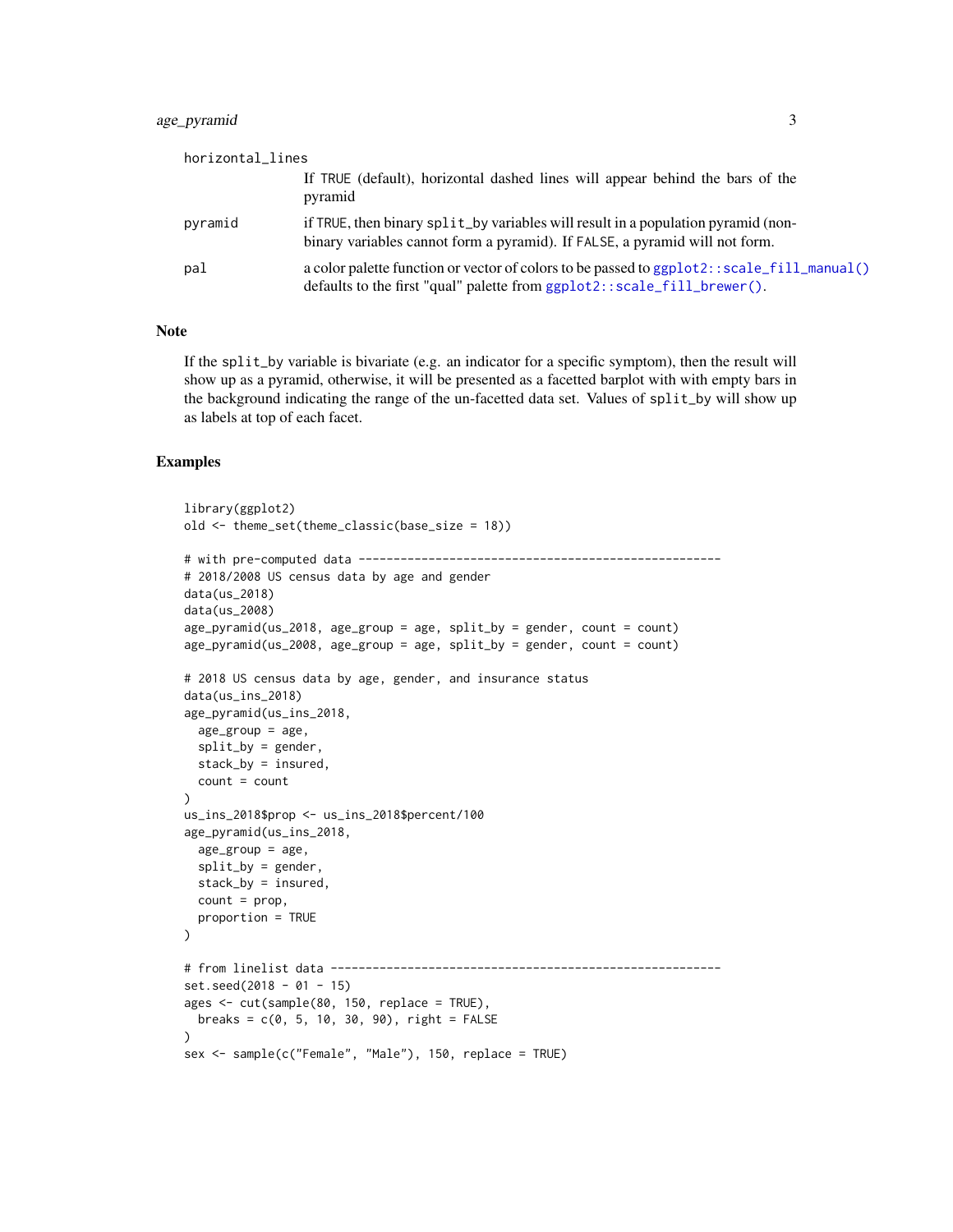```
gender <- sex
gender[sample(5)] <- "NB"
ill <- sample(c("case", "non-case"), 150, replace = TRUE)
dat <- data.frame(
 AGE = ages,
 sex = factor(sex, c("Male", "Female")),
  gender = factor(gender, c("Male", "NB", "Female")),
  i11 = i11,
  stringsAsFactors = FALSE
\lambda# Create the age pyramid, stratifying by sex
print(ap <- age_pyramid(dat, age_group = AGE))
# Create the age pyramid, stratifying by gender, which can include non-binary
print(apg <- age_pyramid(dat, age_group = AGE, split_by = gender))
# Remove NA categories with na.rm = TRUE
dat2 <- dat
dat2[1, 1] <- NA
dat2[2, 2] <- NA
dat2[3, 3] <- NA
print(ap <- age_pyramid(dat2, age_group = AGE))
print(ap <- age_pyramid(dat2, age_group = AGE, na.rm = TRUE))
# Stratify by case definition and customize with ggplot2
ap \leq age_pyramid(dat, age_group = AGE, split_by = ill) +
  theme_bw(base_size = 16) +
  labs(title = "Age groups by case definition")
print(ap)
# Stratify by multiple factors
ap <- age_pyramid(dat,
 age_group = AGE,
  split_by = sex,
 stack_by = ill,
  vertical_lines = TRUE
\rightarrowlabs(title = "Age groups by case definition and sex")
print(ap)
# Display proportions
ap <- age_pyramid(dat,
  age_group = AGE,
  split_by = sex,
  stack_by = ill,
  proportional = TRUE,
  vertical_lines = TRUE
) +labs(title = "Age groups by case definition and sex")
print(ap)
# empty group levels will still be displayed
```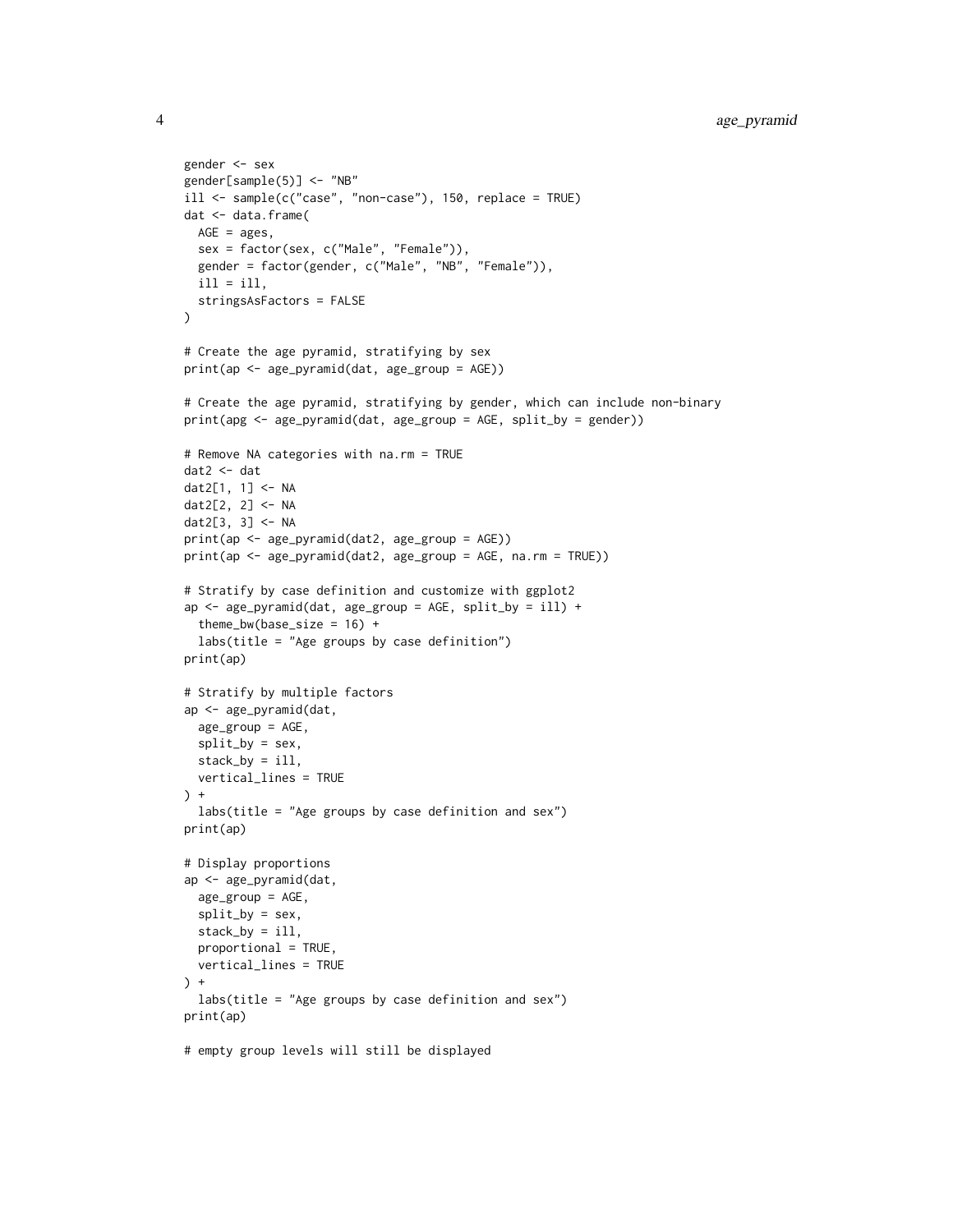#### <span id="page-4-0"></span> $\mu$ s\_2018 5

```
data < - dat2
dat3[dat$AGE == "[0,5)", "sex"] <- NA
age_pyramid(dat3, age_group = AGE)
theme_set(old)
```
us\_2018 *US Census data for population, age, and gender*

#### Description

All of these tables were read directly from the excel sources via custom script located at [https:](https://github.com/R4EPI/apyramid/blob/master/scripts/read-us-pyramid.R) [//github.com/R4EPI/apyramid/blob/master/scripts/read-us-pyramid.R](https://github.com/R4EPI/apyramid/blob/master/scripts/read-us-pyramid.R).

#### Usage

us\_2018 us\_2008 us\_ins\_2018 us\_ins\_2008 us\_gen\_2018

us\_gen\_2008

#### Format

All tables are in long [tibble](#page-0-0) format. There are three columns common to all of the tables:

- age [factor] 18 ordered age groups in increments of five years from "<5" to "85+"
- gender [factor] 2 reported genders (male, female).
- count [integer] Numbers in thousands. Civilian noninstitutionalized and military population.

Below are specifics of each table beyond the stated three columns with names as reported on the US census website

Population by Age and Sex (us\_2018, us\_2008): A tibble with 36 rows and 4 columns. (us\_2018 source: [https://www2.census.gov/programs-surveys/demo/tables/age-and-sex](https://www2.census.gov/programs-surveys/demo/tables/age-and-sex/2018/age-sex-composition/2018gender_table1.xls)/ [2018/age-sex-composition/2018gender\\_table1.xls](https://www2.census.gov/programs-surveys/demo/tables/age-and-sex/2018/age-sex-composition/2018gender_table1.xls)) (us\_2008 source: [https://www2.cens](https://www2.census.gov/programs-surveys/demo/tables/age-and-sex/2008/age-sex-composition/2008gender_table1.xls)us. [gov/programs-surveys/demo/tables/age-and-sex/2008/age-sex-composition/2008gend](https://www2.census.gov/programs-surveys/demo/tables/age-and-sex/2008/age-sex-composition/2008gender_table1.xls)er\_ [table1.xls](https://www2.census.gov/programs-surveys/demo/tables/age-and-sex/2008/age-sex-composition/2008gender_table1.xls))

Additional columns:

• percent [numeric] percent of the total US population rounded to the nearest 0.1%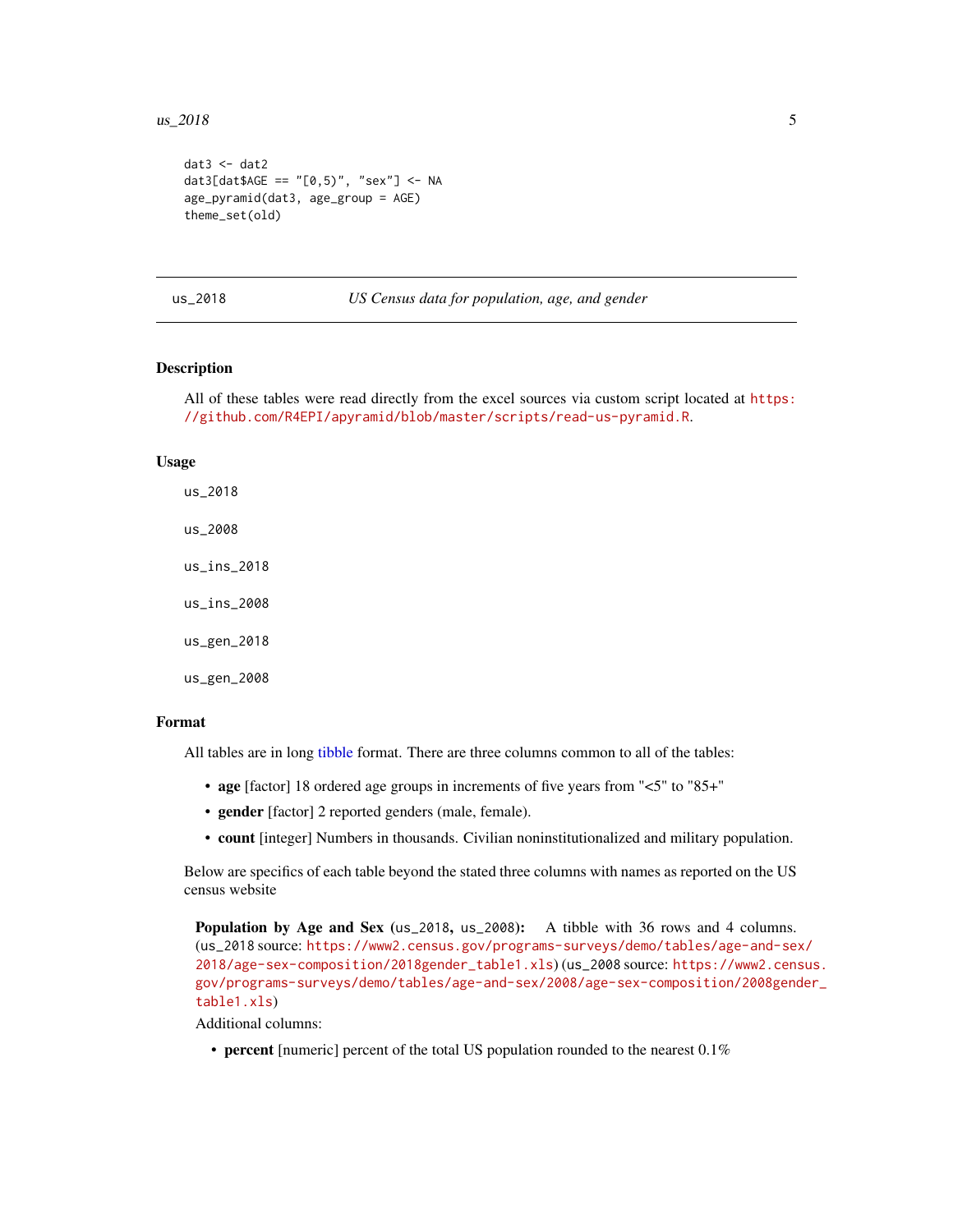Health Insurance by Sex and Age (us\_ins\_2018, us\_ins\_2008): A tibble with 72 rows and 5 columns. (us\_ins\_2018 source: [https://www2.census.gov/programs-surveys/demo/](https://www2.census.gov/programs-surveys/demo/tables/age-and-sex/2018/age-sex-composition/2018gender_table14.xls) [tables/age-and-sex/2018/age-sex-composition/2018gender\\_table14.xls](https://www2.census.gov/programs-surveys/demo/tables/age-and-sex/2018/age-sex-composition/2018gender_table14.xls)) (us\_ins\_2008 source: [https://www2.census.gov/programs-surveys/demo/tables/age-and-sex/2008/ag](https://www2.census.gov/programs-surveys/demo/tables/age-and-sex/2008/age-sex-composition/2008gender_table29.xls)e-sex-composition/ [2008gender\\_table29.xls](https://www2.census.gov/programs-surveys/demo/tables/age-and-sex/2008/age-sex-composition/2008gender_table29.xls))

Additional columns:

- insured [factor] Either "Insured" or "Not insured" indicating insured status
- percent [numeric] percent of each age and gender category insured rounded to the nearest 0.1%

Generational Distribution of the Population by Sex and Age (us\_gen\_2018, us\_gen\_2008): A tibble with 108 rows and 5 columns. (us\_gen\_2018 source: [https://www2.census.gov/](https://www2.census.gov/programs-surveys/demo/tables/age-and-sex/2018/age-sex-composition/2018gender_table13.xls) [programs-surveys/demo/tables/age-and-sex/2018/age-sex-composition/2018gender\\_t](https://www2.census.gov/programs-surveys/demo/tables/age-and-sex/2018/age-sex-composition/2018gender_table13.xls)able13. [xls](https://www2.census.gov/programs-surveys/demo/tables/age-and-sex/2018/age-sex-composition/2018gender_table13.xls)) (us\_gen\_2008 source: [https://www2.census.gov/programs-surveys/demo/tables/age](https://www2.census.gov/programs-surveys/demo/tables/age-and-sex/2008/age-sex-composition/2008gender_table29.xls)-and-sex/ [2008/age-sex-composition/2008gender\\_table29.xls](https://www2.census.gov/programs-surveys/demo/tables/age-and-sex/2008/age-sex-composition/2008gender_table29.xls)) Additional columns:

- generation [factor] Three categories of generations in the US: First, Second, Third and higher (see note)
- percent [numeric] percent of the total US population rounded to the nearest 0.1%

Note: from the US Census Bureau: The foreign born are considered first generation. Natives with at least one foreign-born parent are considered second generation. Natives with two native parents are considered third-and-higher generation.

An object of class tbl\_df (inherits from tbl, data.frame) with 36 rows and 4 columns.

An object of class tbl\_df (inherits from tbl, data.frame) with 72 rows and 5 columns.

An object of class tbl\_df (inherits from tbl, data.frame) with 72 rows and 5 columns.

An object of class tbl\_df (inherits from tbl, data.frame) with 108 rows and 5 columns.

An object of class tbl\_df (inherits from tbl, data.frame) with 108 rows and 5 columns.

#### Source

<https://census.gov/data/tables/2018/demo/age-and-sex/2018-age-sex-composition.html> <https://census.gov/data/tables/2008/demo/age-and-sex/2008-age-sex-composition.html>